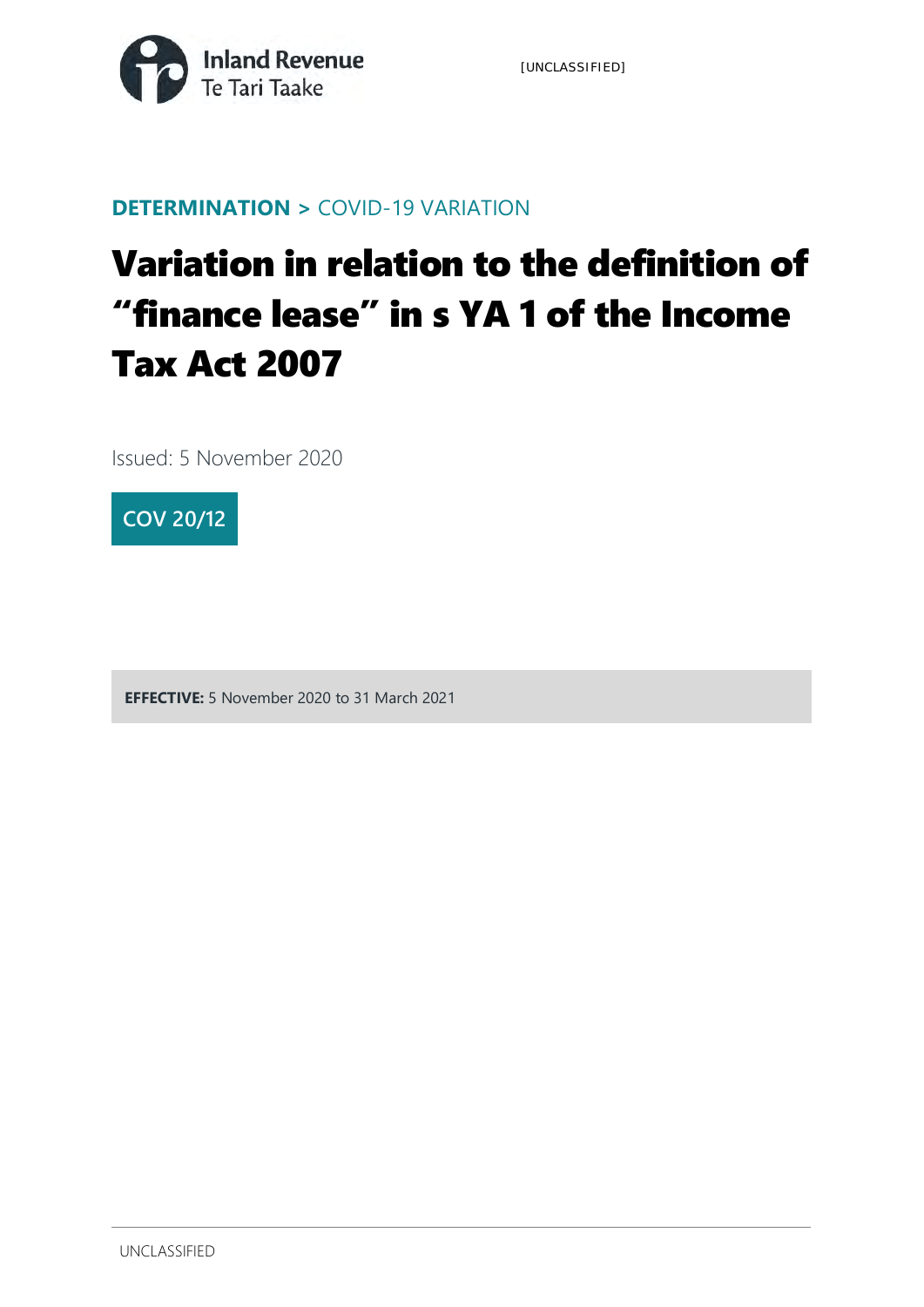## Determination

The Commissioner of Inland Revenue has, under the discretion provided under section 6I of the Tax Administration Act 1994, made the following statutory variation:

The time period of "more than 75% of the asset's estimated useful life" referred to in paragraph (b) of the definition of "finance lease" in s YA 1 of the Income Tax Act 2007 is extended to "more than 75% of the asset's estimated useful life plus an additional 18 months" where the term of the lease is extended between 14 February 2020 and 31 March 2021.

This variation is subject to the conditions that:

- The lease was entered into before 14 February 2020.
- The lease term was not more than 75% of the estimated useful life when the lease was entered into.
- The lease term is not extended more than 18 months beyond the end of its term as at 14 February 2020.
- The lease was extended because, in the period between January 2020 and 31 March 2021, the lessee's business has experienced a significant decline in actual or predicted revenue which means the lessee had difficulty satisfying their existing lease agreement, and that decline in actual or predicted revenue is related to COVID-19.

### Application date

This variation applies from 5 November 2020 to 31 March 2021.

Dated at Wellington on 5 November 2020.

**Martin Smith**

Chief Tax Counsel

Inland Revenue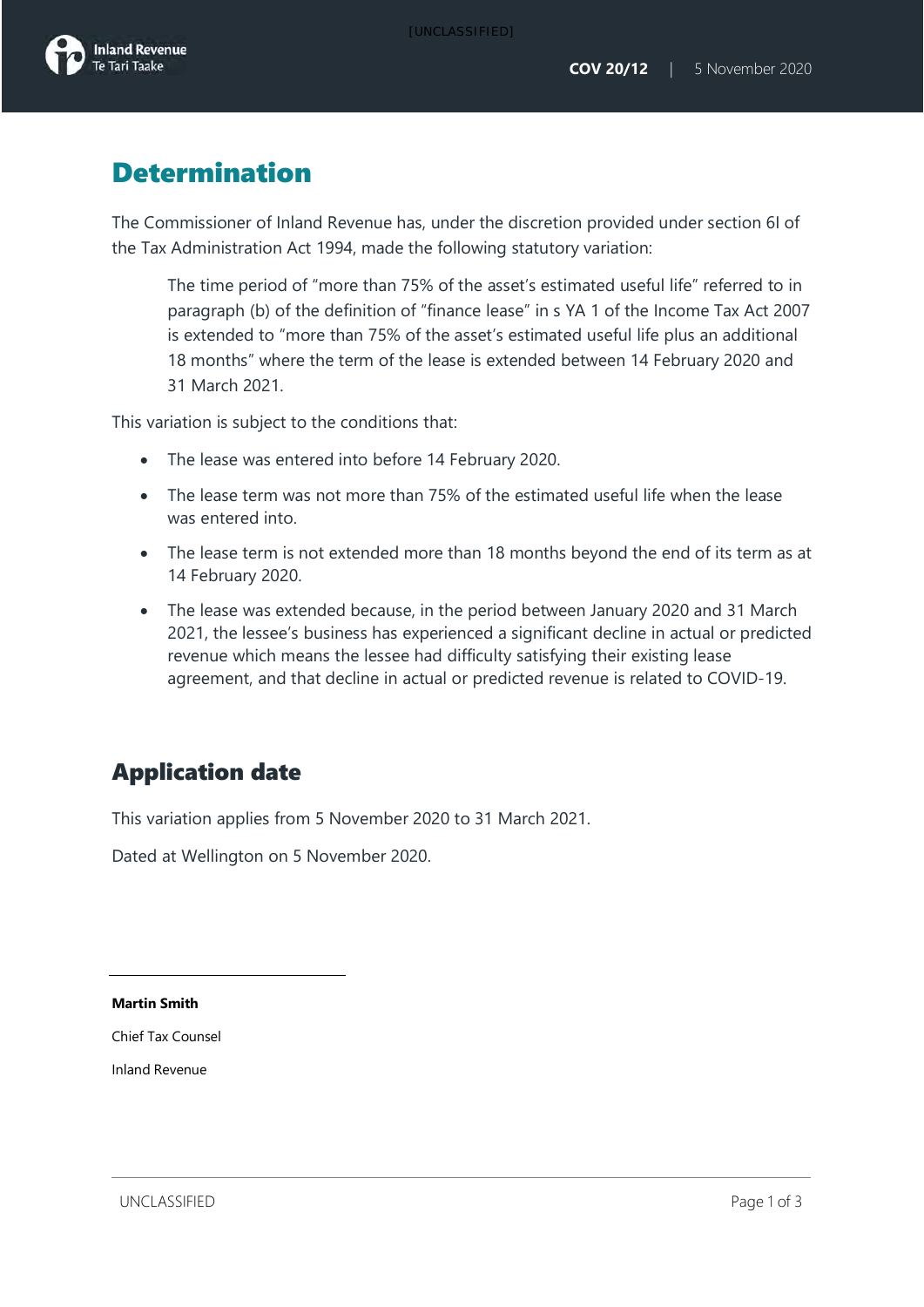# Background (material under this heading does not form part of the variation)

#### Summary of effect

1. An operating lease of an asset has a maximum term of 75% of the asset's estimated useful life before it is treated for tax purposes as a finance lease (with different tax treatment) under the Income Tax Act 2007. Lessors and lessees may have agreed to extend lease terms (or intend to do so) due to the financial impacts of COVID-19. The time period in the definition of "finance lease" has been extended using s 6I of the Tax Administration Act 1994 to allow certain extended leases to continue to be treated as operating leases.

#### Provisions affected

2. Paragraph (b) of the definition of "finance lease" in s YA 1 of the Income Tax Act 2007.

#### Application of variation:

- 3. This variation applies to a person who has entered into an operating lease of an asset, but the lease term has been extended beyond 75% of the estimated useful life of the asset, and so in the absence of this variation it would be reclassified as a finance lease for tax purposes, with associated complexity and compliance costs.
- 4. The variation is subject to the conditions that the lease was entered into before 14 February 2020; that the lease term was not more than 75% of the estimated useful life when the lease was entered into; and that the lessee has experienced a significant decline in actual or predicted revenue related to COVID-19 meaning the lessee had difficulty in satisfying their existing lease agreement.
- 5. Customers who may wish to apply this variation should note:
	- A lessor and lessee are not required to adopt the same treatment of the lease asset as both parties can make their own decision about whether they rely on the variation;
	- Customers do not need to take the same approach to all leases they have entered into for the same class of lease asset;